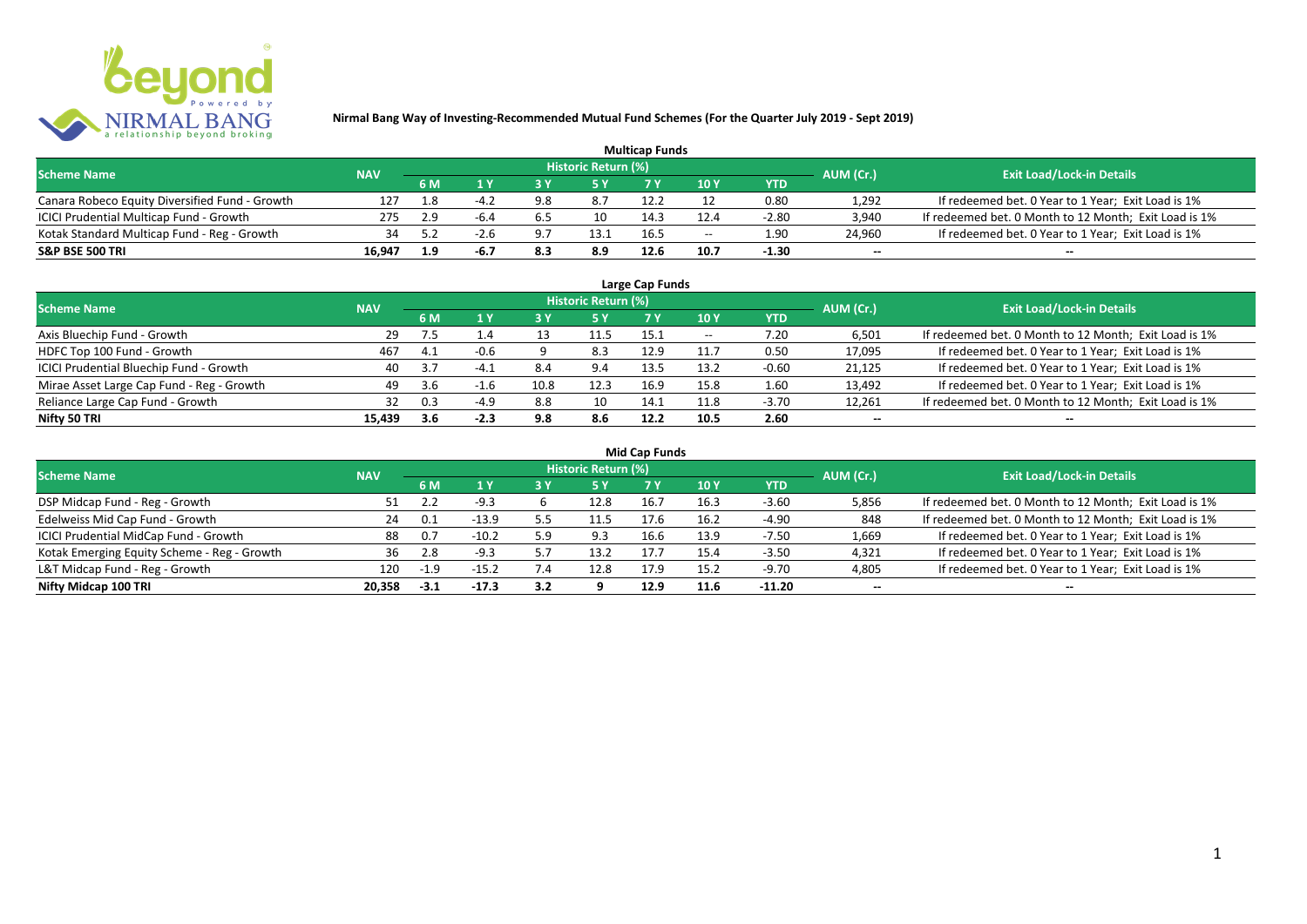

| Large & Midcap                                   |            |        |       |     |                     |      |      |         |           |                                                    |  |  |  |
|--------------------------------------------------|------------|--------|-------|-----|---------------------|------|------|---------|-----------|----------------------------------------------------|--|--|--|
| <b>Scheme Name</b>                               | <b>NAV</b> |        |       |     | Historic Return (%) |      |      |         | AUM (Cr.) | <b>Exit Load/Lock-in Details</b>                   |  |  |  |
|                                                  |            | 6 M    |       |     |                     |      | 10Y  | YTD     |           |                                                    |  |  |  |
| Canara Robeco Emerging Equities - Growth         | 86         | $-0.3$ |       | 8.9 | 14.5                | 20.2 | 19.1 | $-3.30$ | 4.640     | If redeemed bet. 0 Year to 1 Year; Exit Load is 1% |  |  |  |
| Invesco India Growth Opportunities Fund - Growth |            |        | -h. 5 |     | 11.3                | 14.9 | 12.9 | $-0.20$ | 1,560     | If redeemed bet. 0 Year to 1 Year; Exit Load is 1% |  |  |  |
| NIFTY Large Midcap 250 TRI                       | 6.716      | 0.7    | -9.4  |     | 10.3                | 14.4 | 11.9 | -4.00   | $-$       | $- -$                                              |  |  |  |

|                                  |            |     |        |      |                     | <b>Focused Funds</b> |       |            |           |                                                       |
|----------------------------------|------------|-----|--------|------|---------------------|----------------------|-------|------------|-----------|-------------------------------------------------------|
| <b>Scheme Name</b>               | <b>NAV</b> |     |        |      | Historic Return (%) |                      |       |            | AUM (Cr.) | <b>Exit Load/Lock-in Details</b>                      |
|                                  |            | 6 M | 4 V    |      | <b>EV</b>           | 7 V                  | 10 Y  | <b>YTD</b> |           |                                                       |
| Axis Focused 25 Fund - Growth    | 28         |     |        | 12.1 | 13.2                | 15.3                 | $- -$ | 2.40       | 7.785     | If redeemed bet. 0 Month to 12 Month; Exit Load is 1% |
| SBI Focused Equity Fund - Growth | 135        | 5.9 | $-2.7$ | 10.2 | 12.4                | 15.4                 | 17.9  | 2.10       | 4,984     | If redeemed bet. 0 Year to 1 Year; Exit Load is 1%    |
| S&P BSE 500 TRI                  | 16.947     | 1.9 | -6.7   |      | 8.9                 | 12.6                 | 10.7  | $-1.30$    | $-$       | $- -$                                                 |

|                                                |            |        |         |                     |      | <b>Small Cap Funds</b>                         |                                       |          |                          |                                                    |
|------------------------------------------------|------------|--------|---------|---------------------|------|------------------------------------------------|---------------------------------------|----------|--------------------------|----------------------------------------------------|
| <b>Scheme Name</b>                             | <b>NAV</b> |        |         | Historic Return (%) |      |                                                |                                       |          | AUM (Cr.)                | <b>Exit Load/Lock-in Details</b>                   |
|                                                |            | 6 M    |         |                     |      |                                                | 10 Y                                  | YTD      |                          |                                                    |
| Franklin India Smaller Companies Fund - Growth | 47         | $-4.7$ | $-18.9$ |                     | 9.8  | 18.5                                           | 16.3                                  | $-10.50$ | 6,729                    | If redeemed bet. 0 Year to 1 Year; Exit Load is 1% |
| HDFC Small Cap Fund - Growth                   | 38         | $-6.1$ | $-14.8$ | 8.8                 | 12.1 | 15.5                                           | 13.6                                  | $-11.20$ | 7,894                    | If redeemed bet. 0 Year to 1 Year; Exit Load is 1% |
| L&T Emerging Businesses Fund - Reg - Growth    |            | -6.3   | $-19.9$ |                     | 12.9 | $\hspace{0.1mm}-\hspace{0.1mm}-\hspace{0.1mm}$ | $\hspace{0.05cm}$ – $\hspace{0.05cm}$ | -13.70   | 5,611                    | If redeemed bet. 0 Year to 1 Year; Exit Load is 1% |
| Nifty Smallcap 100 TRI                         | 6.664      | -5.4   | $-26.5$ |                     | 3.3  | 8.7                                            | 7.9                                   | -14.90   | $\overline{\phantom{a}}$ | $-$                                                |

| ELSS Schemes (Tax Saving u/s 80-C)            |            |        |         |                     |       |           |                                       |            |                          |                                  |  |  |  |
|-----------------------------------------------|------------|--------|---------|---------------------|-------|-----------|---------------------------------------|------------|--------------------------|----------------------------------|--|--|--|
| <b>Scheme Name</b>                            | <b>NAV</b> |        |         | Historic Return (%) |       |           |                                       |            | AUM (Cr.)                | <b>Exit Load/Lock-in Details</b> |  |  |  |
|                                               |            | 6 M    | 1 Y     | 3 Y                 | 75 Y  | <b>7Y</b> | <b>10 Y</b>                           | <b>YTD</b> |                          |                                  |  |  |  |
| Aditya Birla Sun Life Tax Relief 96 - Growth  | 29         | $-2.6$ | $-11$   | 7.1                 | 11.7  | 15.8      | 12.3                                  | $-6.20$    | 8,416                    | Nil                              |  |  |  |
| Axis Long Term Equity Fund - Growth           | 44         |        | $-2.4$  | 10.1                | 12.8  | 18.6      | $\hspace{0.05cm}$ – $\hspace{0.05cm}$ | 2.70       | 18,953                   | Nil                              |  |  |  |
| IDFC Tax Advantage (ELSS) Fund - Reg - Growth |            | 1.b    | $-10.5$ | 7.9                 | 10.4  | 14.8      | 13.5                                  | $-5.00$    | 1,902                    | Nil                              |  |  |  |
| Invesco India Tax Plan - Growth               | 48         | 2.3    | $-8.7$  |                     |       | 15.6      | 14.4                                  | $-1.20$    | 837                      | Nil                              |  |  |  |
| Mirae Asset Tax Saver Fund - Reg - Growth     |            | 4.5    | -1      | 13.9                | $- -$ | $- -$     | $- -$                                 | 1.90       | 2,208                    | Nil                              |  |  |  |
| S&P BSE 200 TRI                               | 5,495      | 2.5    |         | 8.9                 | 9.2   | 12.9      | 10.8                                  | $-0.20$    | $\overline{\phantom{a}}$ | $\!-$                            |  |  |  |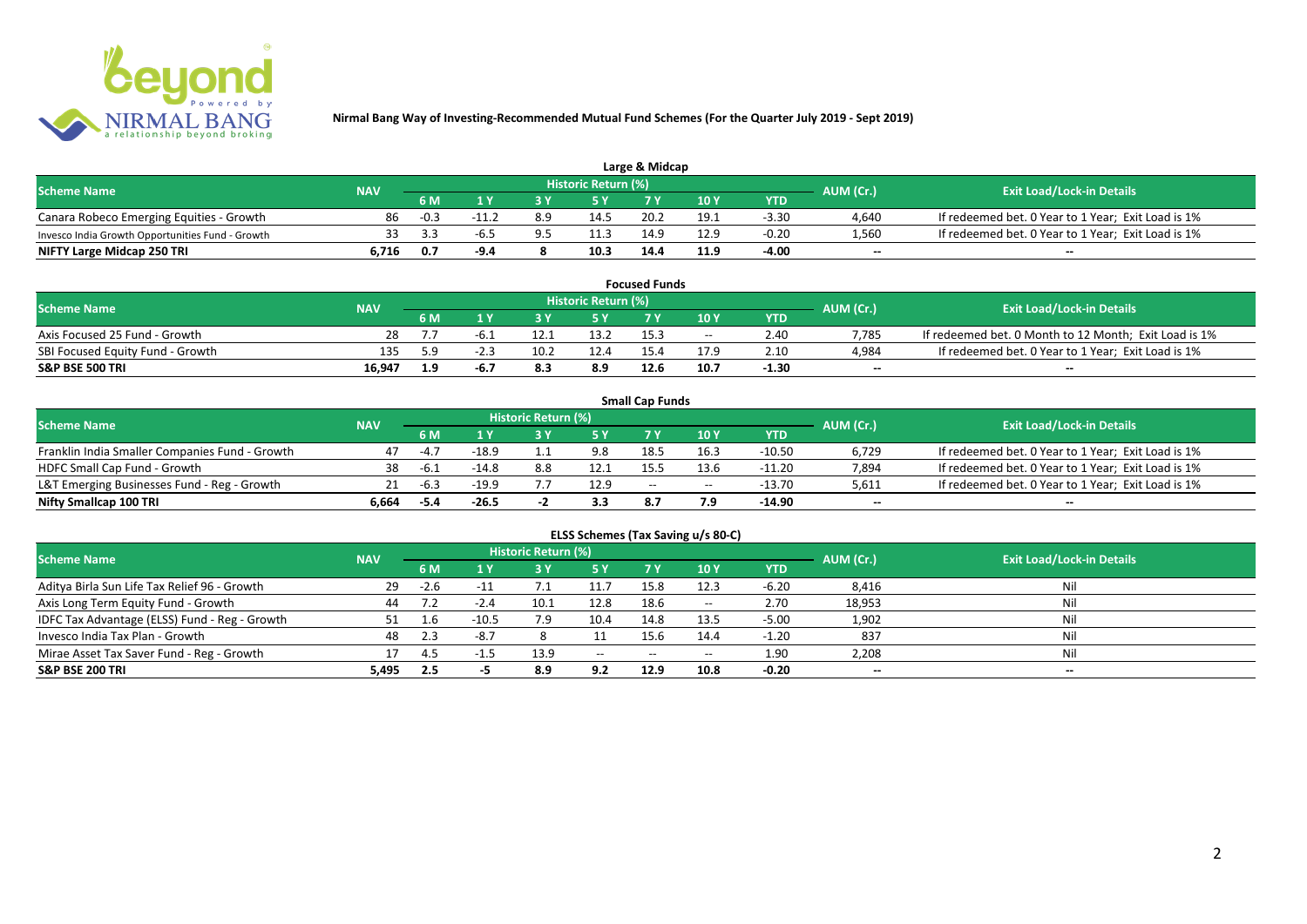

| <b>Contra/Value Fund</b>                  |            |     |        |                     |      |      |      |            |                          |                                                    |  |  |  |
|-------------------------------------------|------------|-----|--------|---------------------|------|------|------|------------|--------------------------|----------------------------------------------------|--|--|--|
| <b>Scheme Name</b>                        | <b>NAV</b> |     |        | Historic Return (%) |      |      |      |            | AUM (Cr.)                | <b>Exit Load/Lock-in Details</b>                   |  |  |  |
|                                           |            | 6 M |        |                     | E V  |      | 10Y  | <b>YTD</b> |                          |                                                    |  |  |  |
| Kotak India EQ Contra Fund - Reg - Growth | 50         |     | -51    | 10.2                | 10.1 | 13.3 | 11.6 | 0.30       | 811                      | If redeemed bet. 0 Year to 1 Year; Exit Load is 1% |  |  |  |
| Invesco India Contra Fund - Growth        | 44         |     | $-9.8$ | 9.4                 | 12.1 | 16.6 | 13.4 | $-4.10$    | 3,880                    | If redeemed bet. 0 Year to 1 Year; Exit Load is 1% |  |  |  |
| UTI Value Opportunities Fund - Growth     |            |     | $-8.9$ |                     | 5.9  | 10.3 |      | $-1.80$    | 4,211                    | If redeemed bet. 0 Year to 1 Year; Exit Load is 1% |  |  |  |
| <b>S&amp;P BSE 500 TRI</b>                | 16.947     | 1.9 | -6.7   |                     | 8.9  | 12.6 | 10.7 | $-1.30$    | $\overline{\phantom{a}}$ | $- -$                                              |  |  |  |

|                                                                           |            |        |        |                     |      | Sector/Thematic |                   |            |                          |                                                    |
|---------------------------------------------------------------------------|------------|--------|--------|---------------------|------|-----------------|-------------------|------------|--------------------------|----------------------------------------------------|
| <b>Scheme Name</b>                                                        | <b>NAV</b> |        |        | Historic Return (%) |      |                 |                   |            | AUM (Cr.)                | <b>Exit Load/Lock-in Details</b>                   |
|                                                                           |            | 6 M    | 4 Y    |                     | 5 Y  | <b>7Y</b>       | 10Y               | <b>YTD</b> |                          |                                                    |
| Canara Robeco Consumer Trends Fund - Reg - Growth                         | 37         | 1.8    | $-6.1$ | 10                  | 13.5 | 15.6            | $- -$             | $-0.60$    | 319                      | If redeemed bet. 0 Year to 1 Year; Exit Load is 1% |
| Mirae Asset Great Consumer Fund - Growth                                  | 33         | $-0.5$ | $-7.6$ | 11.1                | 12.1 | 15.7            | $\hspace{0.05cm}$ | $-5.20$    | 766                      | If redeemed bet. 0 Year to 1 Year; Exit Load is 1% |
| ICICI Prudential Technology Fund - Growth                                 | 58         | $-3.9$ |        | 13.4                | 10.6 | 17.9            | 18.3              | 3.10       | 441                      | If redeemed bet. 0 Day to 15 Day; Exit Load is 1%  |
| Reliance Pharma Fund - Growth                                             | 139        | $-7.8$ | $-7.6$ | 0                   | 6.2  | 12.2            | 16.5              | $-7.20$    | 2,344                    | If redeemed bet. 0 Year to 1 Year; Exit Load is 1% |
| ICICI Prudential Banking and Financial Services Fund -<br>Retail - Growth | 62         | 7.6    | $-2.3$ | 12                  | 15.4 | 18.8            | 17.4              | 1.20       | 3.185                    | If redeemed bet. 0 Day to 15 Day; Exit Load is 1%  |
| Reliance Banking Fund - Growth                                            | 261        | 5.3    | -8     |                     | 12.2 | 15.2            | 15.4              | $-1.30$    | 2,924                    | If redeemed bet. 0 Year to 1 Year; Exit Load is 1% |
| <b>S&amp;P BSE 500 TRI</b>                                                | 16.947     | 1.9    | $-6.7$ | 8.3                 | 8.9  | 12.6            | 10.7              | $-1.30$    | $\overline{\phantom{a}}$ | $- -$                                              |

| <b>Dynamic Asset Allocation Funds</b>                      |            |     |        |                            |                                       |                          |       |            |                          |                                                         |  |  |  |
|------------------------------------------------------------|------------|-----|--------|----------------------------|---------------------------------------|--------------------------|-------|------------|--------------------------|---------------------------------------------------------|--|--|--|
| <b>Scheme Name</b>                                         | <b>NAV</b> |     |        | <b>Historic Return (%)</b> |                                       |                          |       |            | AUM (Cr.)                | <b>Exit Load/Lock-in Details</b>                        |  |  |  |
|                                                            |            | 6 M | 1 Y    | 3 Y                        | 5 Y                                   |                          | 10Y   | <b>YTD</b> |                          |                                                         |  |  |  |
| ICICI Prudential Balanced Advantage Fund - Reg -<br>Growth | 35         | 4.2 | 3.2    | 7.3                        | 9.1                                   | 12.6                     | 12.2  | 2.20       | 27.798                   | If redeemed bet. 0 Year to 1 Year; Exit Load is 1%      |  |  |  |
| Invesco India Dynamic Equity Fund - Growth                 | 29         | 4.2 | $-1.8$ |                            | 9.1                                   | 12.9                     | 11.4  | 3.50       | 924                      | If redeemed bet. 0 Month to 3 Month; Exit Load is 0.25% |  |  |  |
| Reliance Balanced Advantage Fund - Growth                  | 90         | 4.0 | 2.5    | 8.8                        |                                       | 12.7                     |       | 2.90       | 2,195                    | If redeemed bet. 0 Month to 12 Month; Exit Load is 1%   |  |  |  |
| SBI Dynamic Asset Allocation Fund - Reg - Growth           |            | 0.6 | $-1.1$ | 6.6                        | $\hspace{0.05cm}$ – $\hspace{0.05cm}$ | $\hspace{0.05cm} \ldots$ | $- -$ | 0.60       | 684                      | If redeemed bet. 0 Month to 12 Month; Exit Load is 1%   |  |  |  |
| NIFTY 50 Hybrid Composite Debt 65:35 Index                 | 9.797      | 4.9 | 2.8    | 9.2                        | 8.9                                   | 11.1                     | 9.9   | 4.50       | $\overline{\phantom{a}}$ | $- -$                                                   |  |  |  |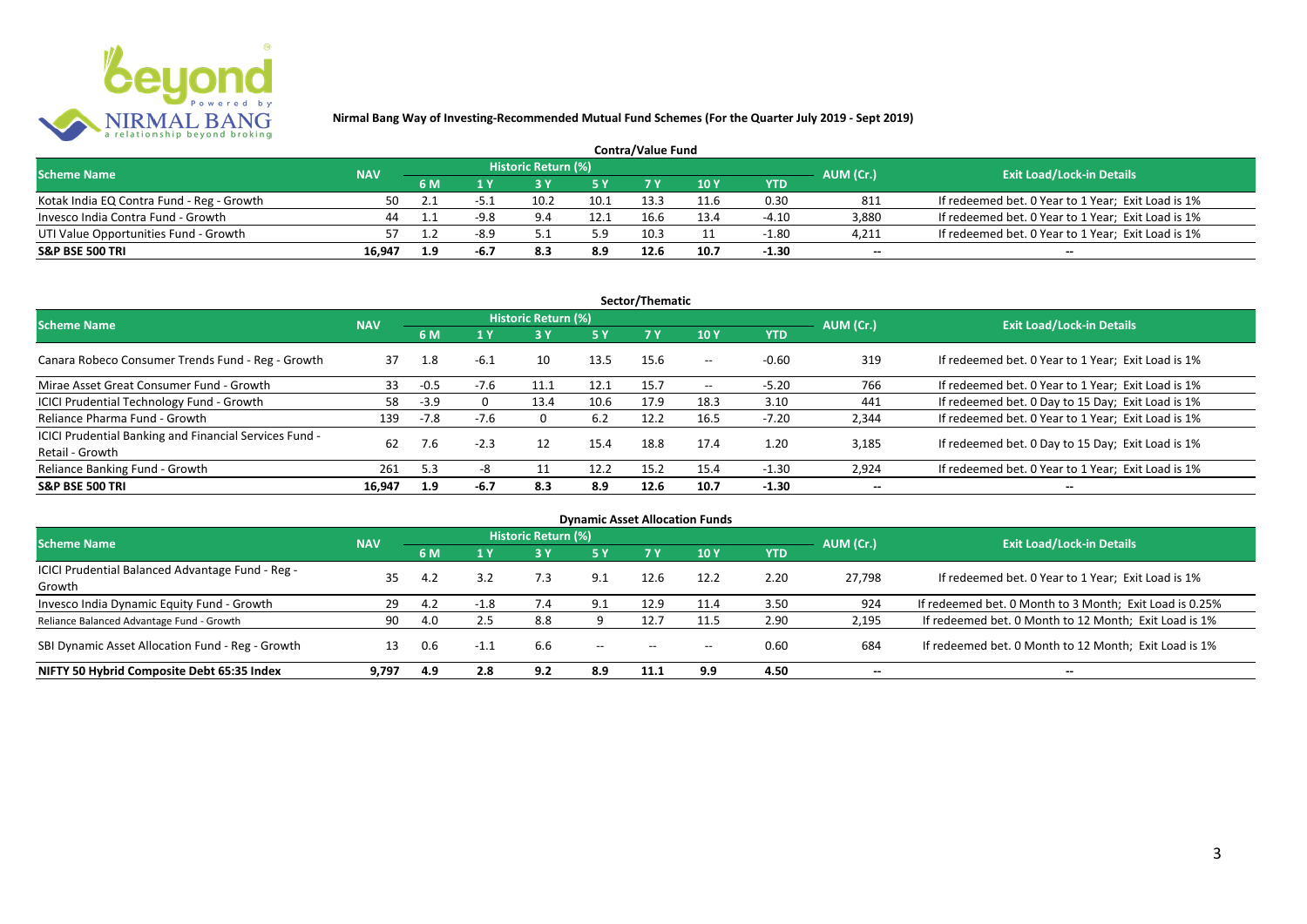

|                                                 |            |     |        |                            |      | <b>Hybrid Aggressive</b> |      |            |                          |                                                       |
|-------------------------------------------------|------------|-----|--------|----------------------------|------|--------------------------|------|------------|--------------------------|-------------------------------------------------------|
| <b>Scheme Name</b>                              | <b>NAV</b> |     |        | <b>Historic Return (%)</b> |      |                          |      |            | AUM (Cr.)                | <b>Exit Load/Lock-in Details</b>                      |
|                                                 |            | 6 M | 1 Y    |                            | 5 Y  | 7 Y                      | 10Y  | <b>YTD</b> |                          |                                                       |
| HDFC Hybrid Equity Fund - Growth                | 52         | 3.8 | $-0.7$ | 5.8                        |      | 10.6                     | 9.9  | 1.30       | 21,151                   | If redeemed bet. 0 Year to 1 Year; Exit Load is 1%    |
| ICICI Prudential Equity & Debt Fund - Growth    | 128        | 5.0 | $-0.4$ | 7.9                        | 10.1 | 14.6                     | 13.9 | 0.30       | 24,313                   | If redeemed bet. 0 Year to 1 Year; Exit Load is 1%    |
| Mirae Asset Hybrid - Equity Fund - Reg - Growth | 14         | 4.5 | 1.3    | 9.4                        | $--$ | $- -$                    |      | 2.70       | 2,297                    | If redeemed bet. 0 Year to 1 Year; Exit Load is 1%    |
| SBI Equity Hybrid Fund - Growth                 | 133        | o.5 | 2.4    | 8.7                        | 11.1 | 15.5                     | 12.2 | 3.80       | 29,408                   | If redeemed bet. 0 Month to 12 Month; Exit Load is 1% |
| Canara Robeco Equity Hybrid Fund - Growth       | 154        | 2.9 |        | 8.3                        | 10.2 |                          | 12.5 | 2.00       | 2,298                    | If redeemed bet. 0 Year to 1 Year; Exit Load is 1%    |
| NIFTY 50 Hybrid Composite Debt 65:35 Index      | 9.797      | 4.9 | 2.8    | 9.2                        | 8.9  | 11.2                     | 9.9  | 4.50       | $\overline{\phantom{a}}$ | $\overline{\phantom{a}}$                              |

| <b>Arbitrage Fund</b>                      |            |     |  |                     |     |     |     |            |           |                                                         |  |  |  |
|--------------------------------------------|------------|-----|--|---------------------|-----|-----|-----|------------|-----------|---------------------------------------------------------|--|--|--|
| <b>Scheme Name</b>                         | <b>NAV</b> |     |  | Historic Return (%) |     |     |     |            | AUM (Cr.) | <b>Exit Load/Lock-in Details</b>                        |  |  |  |
|                                            |            | 1 M |  | 6 M                 |     |     |     | <b>YTD</b> |           |                                                         |  |  |  |
| IDFC Arbitrage Fund - Reg - Growth         | 24         |     |  |                     | 6.9 |     | 6.2 | 7.10       | 7.382     | If redeemed bet. 0 Month to 1 Month; Exit Load is 0.25% |  |  |  |
| Kotak Equity Arbitrage Fund - Reg - Growth |            |     |  |                     | 6.8 | 6.4 | 6.3 | 6.80       | 14.527    | If redeemed bet. 0 Day to 30 Day; Exit Load is 0.25%    |  |  |  |
| Reliance Arbitrage Fund - Growth           | 20         |     |  |                     | 6.9 |     | b.4 | 7.00       | 8.904     | If redeemed bet. 0 Month to 1 Month; Exit Load is 0.25% |  |  |  |

|                                          |                          |                          |                          |                     |                          | <b>Equity Saver</b> |                                       |                          |                          |                                                       |
|------------------------------------------|--------------------------|--------------------------|--------------------------|---------------------|--------------------------|---------------------|---------------------------------------|--------------------------|--------------------------|-------------------------------------------------------|
| <b>Scheme Name</b>                       | <b>NAV</b>               |                          |                          | Historic Return (%) |                          |                     |                                       |                          | AUM (Cr.)                | <b>Exit Load/Lock-in Details</b>                      |
|                                          |                          | <b>6 M</b>               | 1 V                      |                     | 5 Y                      |                     | 10 Y                                  | <b>YTD</b>               |                          |                                                       |
| Axis Equity Saver Fund - Reg - Growth    |                          | 4.0                      |                          | 6.8                 | $- -$                    | $- -$               | $- -$                                 | 3.70                     | 753                      | If redeemed bet. 0 Month to 12 Month; Exit Load is 1% |
| <b>HDFC Equity Savings Fund - Growth</b> | 36                       |                          |                          |                     |                          | 8.8                 |                                       | 2.00                     | 5,138                    | If redeemed bet. 0 Year to 1 Year; Exit Load is 1%    |
| Kotak Equity Savings Fund - Reg - Growth | 14                       | 2.8                      | 2.6                      |                     | $- -$                    | $- -$               | $\hspace{0.05cm}$ – $\hspace{0.05cm}$ | 2.50                     | 2,003                    | If redeemed bet. 0 Year to 1 Year; Exit Load is 1%    |
| CRISIL Hybrid 50+50 - Moderate Index*    | $\overline{\phantom{a}}$ | $\overline{\phantom{a}}$ | $\overline{\phantom{a}}$ | $-$                 | $\overline{\phantom{a}}$ | $- -$               | $- -$                                 | $\overline{\phantom{a}}$ | $\overline{\phantom{a}}$ | $\overline{\phantom{a}}$                              |

| <b>Liquid Funds</b>                       |            |      |      |                     |     |       |            |                 |           |                                  |  |  |  |
|-------------------------------------------|------------|------|------|---------------------|-----|-------|------------|-----------------|-----------|----------------------------------|--|--|--|
| <b>Scheme Name</b>                        | <b>NAV</b> |      |      | Historic Return (%) |     |       | <b>YTM</b> | Avg             | AUM (Cr.) | <b>Exit Load/Lock-in Details</b> |  |  |  |
|                                           |            | 1 W. | 2 W  | 1 M                 | 3 M | 1Y    |            | <b>Maturity</b> |           |                                  |  |  |  |
| Axis Liquid Fund - Growth                 | 2,119      |      | 6.2  |                     | 6.8 |       | 6.01       | 0.09            | 30,115    | Nil                              |  |  |  |
| IDFC Cash Fund - Reg - Growth             | 2,313      | 5.7  |      |                     | 6.5 |       | 5.89       | 0.07            | 11,025    | Nil                              |  |  |  |
| Kotak Liquid Scheme - Reg - Growth        | 3,868      | 5.6  | -6.1 |                     | 6.6 |       | 5.96       | 0.08            | 29,444    | Nil                              |  |  |  |
| Mirae Asset Cash Management Fund - Growth | 2,000      | 5.9  | 6.2  |                     | 6.7 |       | 5.95       | 0.08            | 3,463     | Nil                              |  |  |  |
| <b>CRISIL Liquid Fund Index</b>           | $\sim$     | 6.1  | 6.4  | 6.7                 | 7.1 | $- -$ | $- -$      | $- -$           | --        | $- -$                            |  |  |  |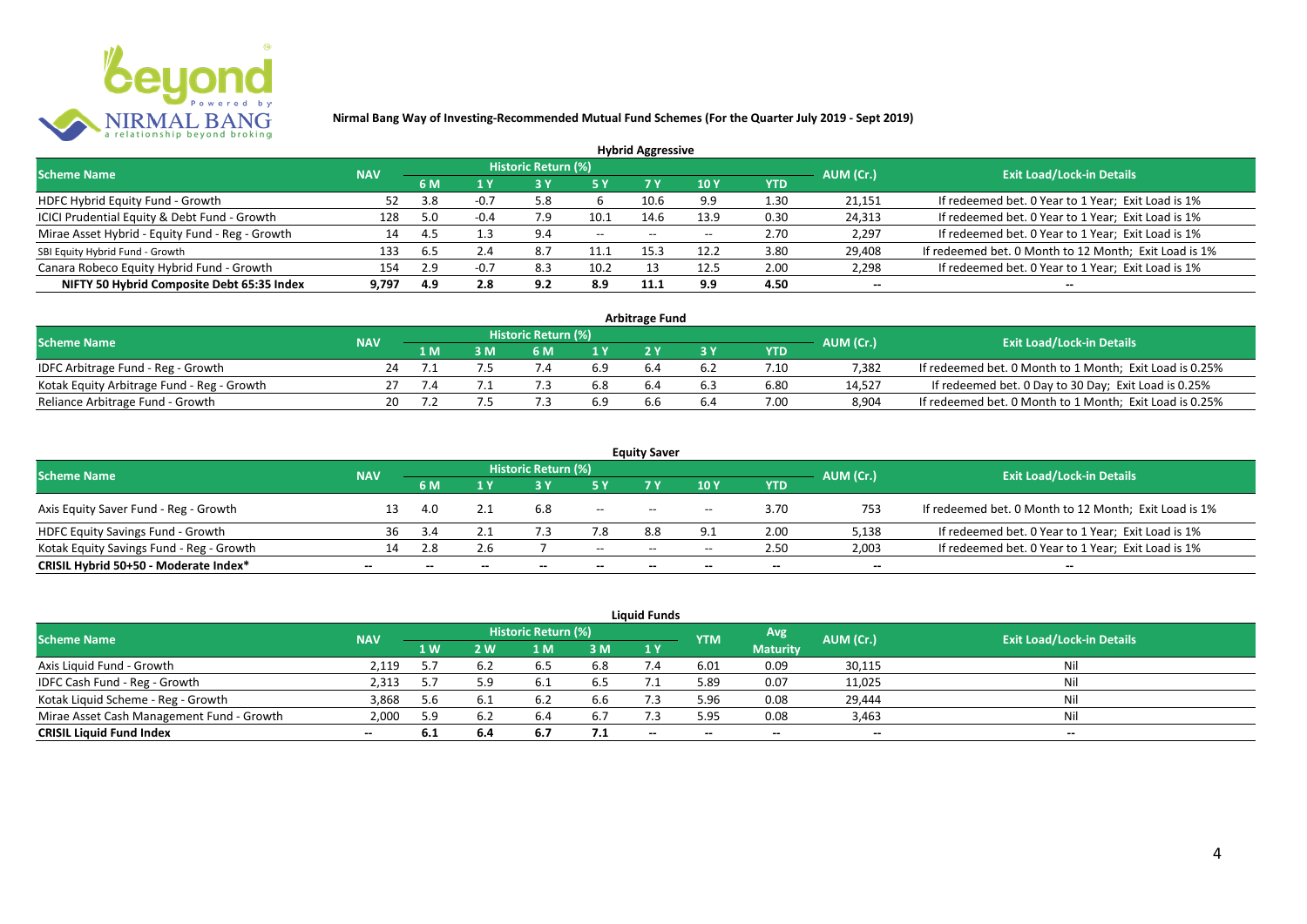

| <b>Ultra Short Fund</b>                       |            |       |     |                            |                          |       |            |                          |                          |                                  |  |  |  |
|-----------------------------------------------|------------|-------|-----|----------------------------|--------------------------|-------|------------|--------------------------|--------------------------|----------------------------------|--|--|--|
| <b>Scheme Name</b>                            | <b>NAV</b> |       |     | <b>Historic Return (%)</b> |                          |       | <b>YTM</b> | Avg                      | AUM (Cr.)                | <b>Exit Load/Lock-in Details</b> |  |  |  |
|                                               |            | 1 M . | 3 M | 6 M                        |                          | 3 Y   |            | <b>Maturity</b>          |                          |                                  |  |  |  |
| HDFC Ultra Short Term Fund - Reg - Growth     |            | 9.1   | 8.8 | 8.4                        | $\overline{\phantom{a}}$ | $- -$ | 6.82       | 0.52                     | 7,440                    | Nil                              |  |  |  |
| IDFC Ultra Short Term Fund - Reg - Growth     | 11         | 9.0   | 8.9 | 8.5                        | 8.6                      | $- -$ | 6.61       | 0.47                     | 3,258                    | Nil                              |  |  |  |
| SBI Magnum Ultra Short Duration Fund - Growth | 4,271      | 8.8   | 8.7 | 8.3                        | 8.5                      |       | 7.56       | $\overline{\phantom{a}}$ | 8,447                    | Nil                              |  |  |  |
| <b>NIFTY Ultra Short Duration Debt Index</b>  | 3,900      | 9.0   | 8.7 | 8.2                        | 8.5                      | 7.6   | $\!-$      | $\overline{\phantom{a}}$ | $\overline{\phantom{a}}$ | $\overline{\phantom{a}}$         |  |  |  |

| <b>Money Market Fund</b>                                   |            |     |     |                            |                          |           |            |                 |                          |                                  |  |  |  |
|------------------------------------------------------------|------------|-----|-----|----------------------------|--------------------------|-----------|------------|-----------------|--------------------------|----------------------------------|--|--|--|
| <b>Scheme Name</b>                                         | <b>NAV</b> |     |     | <b>Historic Return (%)</b> |                          |           | <b>YTM</b> | Avg             | AUM (Cr.)                | <b>Exit Load/Lock-in Details</b> |  |  |  |
|                                                            |            | 1 M | 3M  | 6 M                        | 1Y                       | <b>3Y</b> |            | <b>Maturity</b> |                          |                                  |  |  |  |
| Aditya Birla Sun Life Money Manager Fund - Reg -<br>Growth | 258        | 9.7 | 9.5 | 8.8                        | 8.8                      | 7.6       | 6.55       | 0.52            | 11,755                   | Nil                              |  |  |  |
| ICICI Prudential Money Market Fund - Reg - Growth          | 267        | 8.9 | q   | 8.4                        | 8.4                      | 7.4       | 6.39       | 0.39            | 9,064                    | Nil                              |  |  |  |
| Reliance Money Market Fund - Growth                        | 2,913      | 9.3 | 9.3 | 8.7                        | 8.7                      |           | 6.54       | 0.42            | 3,320                    | Nil                              |  |  |  |
| UTI Money Market Fund - Reg - Growth                       | 2,166      | 9.4 | 9.2 | 8.7                        | 8.6                      | 7.5       | 6.61       | 0.50            | 6,472                    | Nil                              |  |  |  |
| <b>CRISIL Liquid Fund Index</b>                            | $- -$      | 6.7 | 7.1 | $\overline{\phantom{a}}$   | $\overline{\phantom{a}}$ | $\!-$     | $\!-$      | $\sim$          | $\overline{\phantom{a}}$ | $\overline{\phantom{a}}$         |  |  |  |

| Short Term Fund                                 |            |      |      |                     |            |  |            |                 |           |                                  |  |  |  |
|-------------------------------------------------|------------|------|------|---------------------|------------|--|------------|-----------------|-----------|----------------------------------|--|--|--|
| <b>Scheme Name</b>                              | <b>NAV</b> |      |      | Historic Return (%) |            |  | <b>YTM</b> | Avg             | AUM (Cr.) | <b>Exit Load/Lock-in Details</b> |  |  |  |
|                                                 |            | 1 M  |      | 6 M                 | 1 V        |  |            | <b>Maturity</b> |           |                                  |  |  |  |
| HDFC Short Term Debt Fund - Growth              |            | 7.9  |      |                     | ۵í         |  |            | 2.59            | 8,173     | Nil                              |  |  |  |
| IDFC Bond Fund - Short Term Plan - Reg - Growth | 39         | 10.1 | 12.4 | 10.1                | q.         |  | .25        | 2.15            | 8,258     | Nil                              |  |  |  |
| Kotak Bond Short Term Plan - Reg - Growth       | 36         | 6.8  | 12.9 | 10.3                | $Q \Delta$ |  | 1.69       | 2.75            | 9,355     | Nil                              |  |  |  |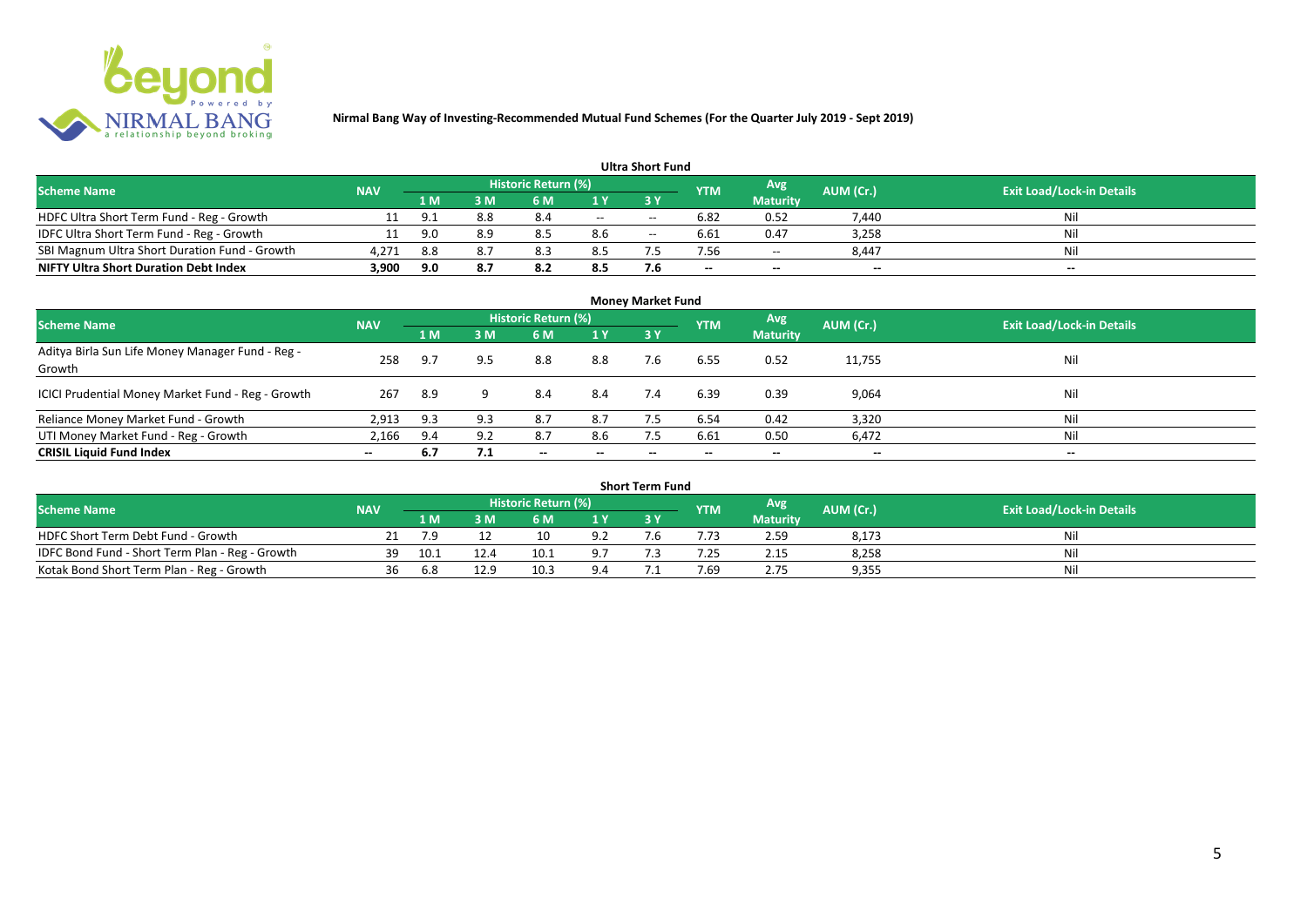

| <b>Low Duration Fund</b>                  |            |     |     |                     |     |  |            |                 |           |                                  |  |  |  |  |
|-------------------------------------------|------------|-----|-----|---------------------|-----|--|------------|-----------------|-----------|----------------------------------|--|--|--|--|
| <b>Scheme Name</b>                        | <b>NAV</b> |     |     | Historic Return (%) |     |  | <b>YTM</b> | Avg             | AUM (Cr.) | <b>Exit Load/Lock-in Details</b> |  |  |  |  |
|                                           |            | 1 M |     | 6 M                 |     |  |            | <b>Maturity</b> |           |                                  |  |  |  |  |
| <b>HDFC Low Duration Fund - Growth</b>    | 40         | 8.4 | ດ ເ | 8.4                 |     |  | .19        | 0.96            | 15,491    | Ni                               |  |  |  |  |
| Canara Robeco Savings Fund - Reg - Growth | 30         |     | 9 R |                     | 8.3 |  | 6.8        | 0.80            | 1,049     | Ni                               |  |  |  |  |
| IDFC Low Duration Fund - Reg - Growth     |            |     | ΩQ  | 8.S                 | 8.6 |  | 6.8        | 0.88            | 4.167     | -Ni                              |  |  |  |  |

| <b>Banking &amp; PSU Bond Funds</b>            |            |       |      |                     |                |  |            |                 |           |                                  |  |  |  |
|------------------------------------------------|------------|-------|------|---------------------|----------------|--|------------|-----------------|-----------|----------------------------------|--|--|--|
| <b>Scheme Name</b>                             | <b>NAV</b> |       |      | Historic Return (%) |                |  | <b>YTM</b> | Avg             | AUM (Cr.) | <b>Exit Load/Lock-in Details</b> |  |  |  |
|                                                |            | 1 M   | RМ   | 6 M                 | 1 <sub>V</sub> |  |            | <b>Maturity</b> |           |                                  |  |  |  |
| HDFC Banking and PSU Debt Fund - Reg - Growth  | 16         |       | 12.9 | 10.5                | 9.7            |  | 8.00       | 2.71            | 3.285     | Nil                              |  |  |  |
| Kotak Banking and PSU Debt Fund - Reg - Growth | 44         |       | 15.3 | 11.8                | 10.7           |  |            | 3.76            | 2,198     | Nil                              |  |  |  |
| IDFC Banking & PSU Debt Fund - Reg - Growth    |            | $Q$ 5 | 15.6 |                     | 11.5           |  | .29        | 3.15            | 544.      | Nil                              |  |  |  |

| <b>Corporate Bond Funds</b>                         |            |      |      |                     |      |     |            |                 |           |                                  |  |  |  |
|-----------------------------------------------------|------------|------|------|---------------------|------|-----|------------|-----------------|-----------|----------------------------------|--|--|--|
| <b>Scheme Name</b>                                  | <b>NAV</b> |      |      | Historic Return (%) |      |     | <b>YTM</b> | Avg             | AUM (Cr.) | <b>Exit Load/Lock-in Details</b> |  |  |  |
|                                                     |            | 1 M  | 3 M  | 6 M                 | 1 Y  |     |            | <b>Maturity</b> |           |                                  |  |  |  |
| ICICI Prudential Corporate Bond Fund - Reg - Growth | 20         | 6.8  | 12.1 | 10.5                | 9.3  |     | 7.37       | 2.51            | 7,771     | Nil                              |  |  |  |
| HDFC Corporate Bond Fund - Growth                   |            | 5.2  | 14.8 | 12.2                | 10.6 | 7.9 | 7.48       | 4.12            | 12,416    | Ni                               |  |  |  |
| Kotak Corporate Bond Fund - Std - Growth            | 2,561      | 10.1 | 11.5 | 10.1                | 9.4  |     | 7.46       | 1.58            | 2,334     | Nil                              |  |  |  |